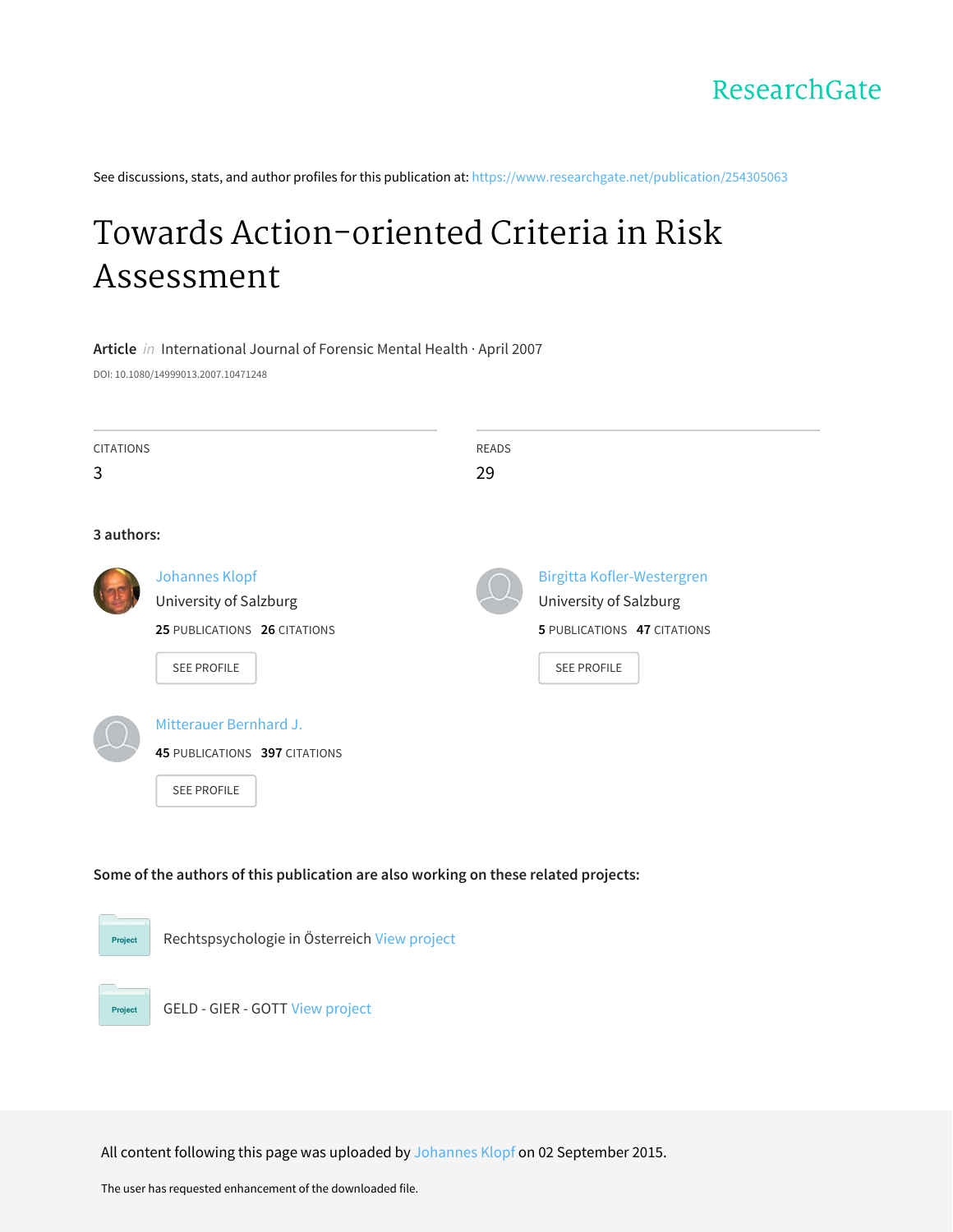# Towards Action-oriented Criteria in Risk Assessment

Johannes Klopf, Birgitta Kofler-Westergren, and Bernhard Mitterauer

*Autonomic measures move beyond self-reports of psychological functioning and may be less prone to bias and measure related errors. This study examined physiological reactions of 64 male offenders diagnosed as personality disorders. According to order by the local court they were subjected to an extensive psychological and neuropsychiatric assessment with regard to release decision making. The results show that violence risk of the PCL-SV, especially Factor 2 (antisocial life style), correlates with the characteristic physiological and cognitive deficits of psychopathy. The predictive relevance of these correlating deficits was also investigated and confirmed in a follow-up study. We conclude that the definition of a personality specific action and life style may be of great assistance in risk assessment. The role of the basal ganglia as neurobiological substrate is also discussed.*

*"Le style, c'est l'homme" (Georges-Louis Leclerc, Comte de Buffon, 1707- 1788)*

Findings from cognitive research and neurosciences are increasingly gaining relevance for the attribution of criminal offences. Every psychological disorder has its neural correlates. Negative life experiences may change the brain to such an extent as to produce psychological dysfunction. Traumatized bonding and controlling needs in early close relations leave distinct traces in the neuronal system. The most important are: excessive stress reactions to even relatively weak emotional strain, dysfunctional regulation of autonomic reactivity, and increased inhibitory reactivity. These changes exert continuous negative influences and diminish the possible range of positive life experiences more than necessary. Psychopathological dispositions such as psychopathy increase the probability of delinquency drastically. In his prominent study, Hare (1993) estimated that psychopaths only make up 1% of the total population, but that they are responsible for more than 50% of all severe crimes committed. These persons are primarily characterized by their lack of guilt and empathy, as well as their inability to learn from punishment. The characteristic 'personality picture' of the *psychopath*, also called sociopath or antisocial personality, is of specific relevance in the forensic setting. This serious disorder is mainly attributed to severe disturbances in early relations,

such as the internalization of experienced parental violence and cruelty or negative parental models with regard to moral standards and values. But even an environment extremely lacking in support and consistency may hamper the development of basic skills. Since similar behavioral problems are observed over generations, the importance of the hereditary factor for the development of an antisocial personality disorder is also frequently discussed.

The number of convicted biological fathers shows a clear and linear correlation with the number of convicted adopted sons only for crimes against property, but not for violent crimes (Mednick, Gabrielli, & Hutchings, 1984). It would be expected that violent crimes show the highest genetic predisposition; however, research findings repeatedly point out that different etiologies are involved both in violent and non-violent forms of antisocial behavior. Deviance is certainly also a result from disturbed socialization (Testrot, 1997). Children reared by deviant adults during an early childhood stage also develop deviant behavior at an early age. Changing parental figures as well as direct experiences of violence also correlate with deviant behavior. Generally speaking, a bio-psycho-social feedback control model is gaining growing acceptance. Personality disorders show distinct and deeply rooted traits of cognitive, emotional and behavior patterns manifested by rigid reactions in different personal and social situations. The construct of

Johannes Klopf, PhD, Birgitta Kofler-Westergren, PhD, and Bernhard Mitterauer, MD are at the Department of Forensic Psychiatry at the University of Salzburg. Correspondence should be addressed to Johannes Klopf, PhD, Ass.Prof. at the University of Salzburg, Department of Forensic Neuropsychiatry, Ignaz-Harrer-Str. 79, A-5020 Salzburg (E-mail: johannes.klopf@sbg.ac.at).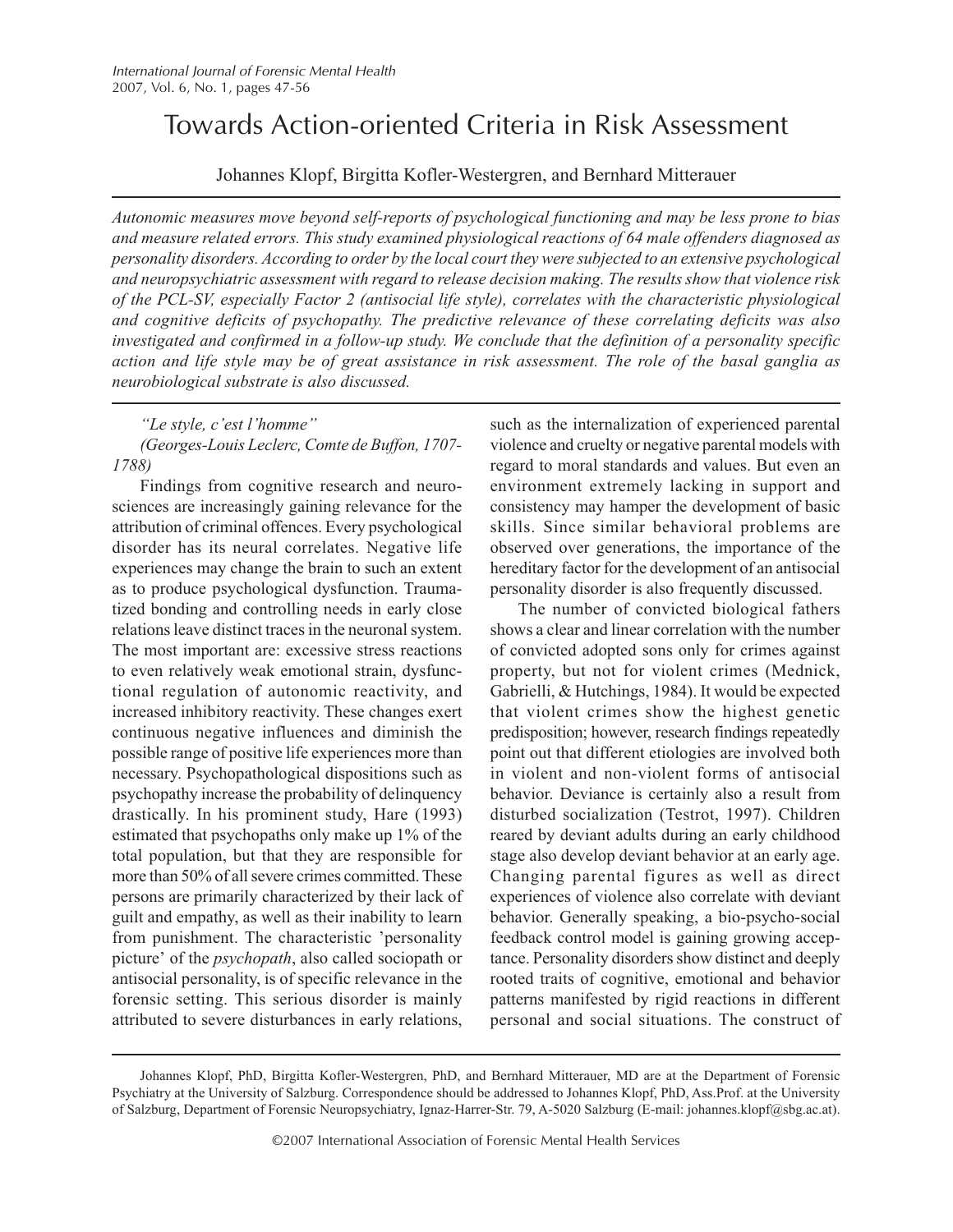psychopathy links observable personality traits and prior history of delinquency with underlying cognitive style, emotion and psychophysiology. For instance, impaired achievement in differential attention tasks, disturbed lateralization of language function, and deviations in physiological reaction to emotionally relevant stimuli have been reported (Herba et al., 2007, Harpur & Hare, 1990; Patrick, 1994; Hare & Jutai, 1988).

Combined personality disorders are characterized by an extreme "self-orientation" in the sense of narcissism. This is associated with a lack of amenability to "therapeutic" arguments. The main reason is because these persons blame the society for their problems and demand the society to be treated and not themselves. At the same time these patients are usually emotionally unstable and show impoverished affective reactions in interpersonal relations. They tend to manipulate others and society in general, and they are often violent. Although they really lack insight into their disorder, they sometimes give in to societal pressure and accept therapeutic communication on a superficial level (Mitterauer, 2003). In this context, the *narcissism* (of the psychopath) could be functionally defined as the 'power' to effectively control the process of maintenance of identity (Mitterauer & Pritz, 1978). Narcissistic pathology "occurs when the employment of narcissistic defenses results in restriction or impairment of ego functions, notably maintenance of object relations, disturbances in identity, or the regulation of self-esteem" (Eisnitz, 1974). Narcissism plays a prominent part in the personality of psychopaths and may be at the root of the physiological response patterns (Kelsey, Ornduff, McCann, & Reiff, 2001).

The concept of psychopathy is closely related to the publications by Hervey Cleckley and his classical book *The Mask of Sanity* (1976). Based on his extensive clinical experience, Cleckley formulated a list of criteria for the diagnosis of this disorder. Contrary to the DSM criteria for antisocial personality disorder, Cleckley's psychopathy criteria refer not so much to the antisocial behavior per se, but more to the character of the psychopathic person (see Ogloff, 2006). For example, one of the central characteristics of the psychopath is his impoverished affective reactivity with regard to both negative and positive emotions. Psychopaths have no feelings of shame, and their seemingly positive feelings for others merely reflect a role they play. The psychopath is extraordinarily charming and he manipulates others to his personal advantage. Due to his lack of negative emotions, the psychopath may be unable to learn from mistakes, whereas the lack of positive emotions may lead to irresponsible behavior towards others. Another behavioral aspect described by Cleckley refers to the inappropriate motivation of the psychopath. For instance, his behavior is not explained by the need for money, but is impulsively directed for the purpose of reducing tension, among other reasons. Several investigations have identified specific personality characteristics which are associated with high recidivism in delinquent behavior.

#### **Physiological Correlates**

Gray (1973) stressed the importance of the hypothalamus and the medial prefrontal brain circuit and postulated a "behavioral inhibition system" (BIS) as distinct from the "behavioral activation system" (BAS) serving as key stimuli for reward. Fowles (1980) regarded the antagonistically acting systems BIS and BAS as independent activation systems in contrast to a general arousal system with its primary neurophysiological substrate in the reticular activating system. With regard to this third arousal model, Fowles made no remarks about neurophysiological substrates; however, he attributed cardiovascular activity, especially heart rate, as a primarily peripheral physiological index to the BAS, and electrodermal activity to the BIS. Neurobiologically, the BAS is supposed to be associated with the basal ganglia and their predominantly dopaminergic connections to the midbrain and prefrontal cortex. The regulation of the BIS occurs in the hippocampus-septum-system with its close connections to the prefrontal cortex, the noradrenergic pathways of the locus coeruleus and the limbic system (amygdala).

Psychopaths show reduced electrodermal reactions to aversive stimuli as compared to nonpsychopaths. They do not recognize fear in faces and also fail to perceive punishment. Several investigators have demonstrated further psychophysiological discrepancies in these subjects, and meanwhile significant neuroanatomical correlates are reported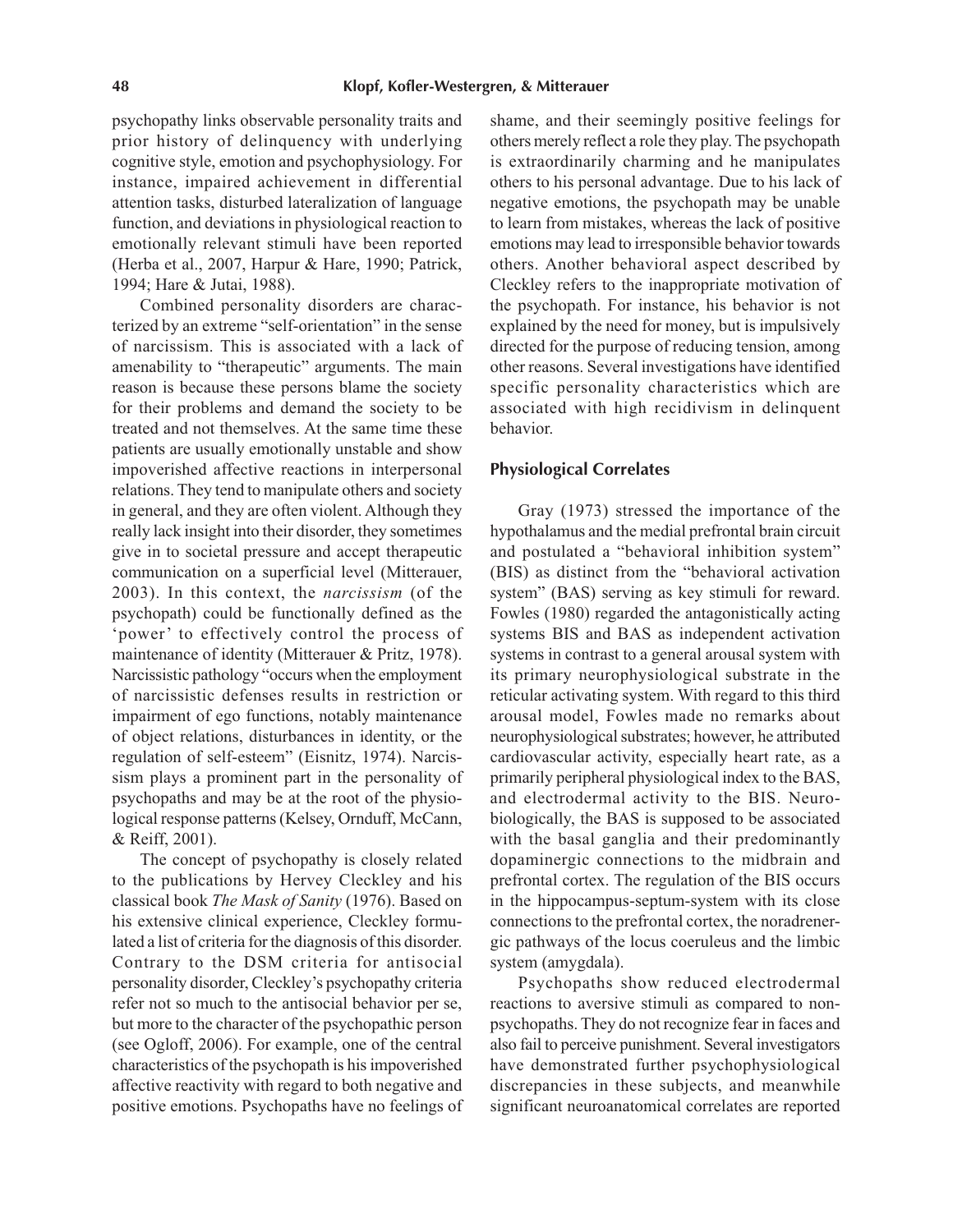as well. In a study by Adrian Raine published in Archives of General Psychiatry in February 2000, a sample of subjects with antisocial personality disorder showed a reduced volume of prefrontal grey matter as well as reduced autonomic activity. In stress situations they showed significantly smaller heart rates and electrodermal responses as well as startle reflexes as compared both to normal controls and patients suffering from psychosis or addiction.

In a SPECT study (Amen, Stubblefield, Carmichael, & Thisted, 1996), aggressive psychiatric patients showed reduced activity in prefrontal cortex as compared to a psychiatric control group, whereas increased activity was found in the regions of the anterior-medial frontal cortex, the left basal ganglia and/or in the limbic system. At the same time abnormalities were registered in the left frontal cortex.

The prefrontal cortex is part of a neural circuit that is central to fear conditioning and response to stress. Poor conditioning is theoretically associated with poor development of conscience. When subjected to social criticism and other aversive stimuli, a person with low arousal could be less susceptible to socialization. Psychological and social factors interact with the multiple brain systems to produce behavior. Deficits in autonomic and central nervous system arousal may make a person seek stimulation and engage in antisocial behavior to compensate for the underarousal.

Low resting heart rate is thought to be the best replicated biological correlate of antisocial and aggressive behavior in child and adolescent populations and may reflect reduced noradrenergic functioning and a fearless, stimulation-seeking temperament. Stimulation-seeking theory argues that low arousal represents an unpleasant physiological state; antisocial individuals seek stimulation in order to increase their arousal levels to an optimal or normal level. (Ogloff & Wong, 1990) Physiological explanations of the heart rate - antisocial relationship involve arousal theory, vagal tone, norepinephrine, and also right hemisphere dysfunction. Poor right hemisphere functioning (particularly the anterior regions) has been associated with deficits in the withdrawal system, a system that promotes retreat from aversive and dangerous situations. Electrodermal hyporeactivity is a highly reliable correlate of diagnosed psychopathy and undersocialized aggressive conduct disorder.

The intraindividual reaction specificity has been verified in a number of studies. This concept states that physiological reaction patterns (pattern of maximum reaction functions, hierarchical structure of functions according to their reactivity) show a tendency towards stability. An individual person tends to react to different stimuli with his/her specific pattern of physiological changes (Klopf, 1998).

In a meta-analysis of 95 studies (Lorber, 2004), the correlations between heart rate (HR) and skin conductance (EDA) with aggression, psychopathy and behavior disorders were investigated. HR and EDA measures proved to be reliable correlates of aggression, psychopathy/sociopathy and conduct problems in enough cases to suggest that they be taken seriously. According to Lorber, inconsistent research findings can in many cases be attributed to heterogenous constructs with regard to antisocial spectrum behavior, patterns of physiological response, experimental stimuli, and age. Lorber emphasizes that convincingly demonstrating links between antisocial spectrum behavior and autonomic physiology might elucidate relevant mechanisms and individual differences and potentially lead to treatment innovations.

#### **The Role of Basal Ganglia in Action Regulation**

The complex structure and function of basal ganglia has not been completely unraveled by brain research. The basal ganglia consist of many substructures, including the caudate nucleus, globus pallidus, nuclus accumbens, entopeduncular nucleus, ventral tegmentum area, and substantia nigra. Occasionally, the amygdaloid nuclei are included in this category, even though this last structure is now more commonly considered to be part of the limbic system.

With regard to anatomy and function, the basal ganglia are closely connected to the frontal cortex. The ventral loop of the basal ganglia which is mainly associated with areas of the limbic system influences inhibition of action. Via amygdala and the mesolimbic system motives and emotions further influence final decisions of action. In this loop desires, fears and motives are coordinated with situational demands, before being confirmed or rejected. Our frontal brain, the prefrontal cortex, is the seat of planning and intending. However,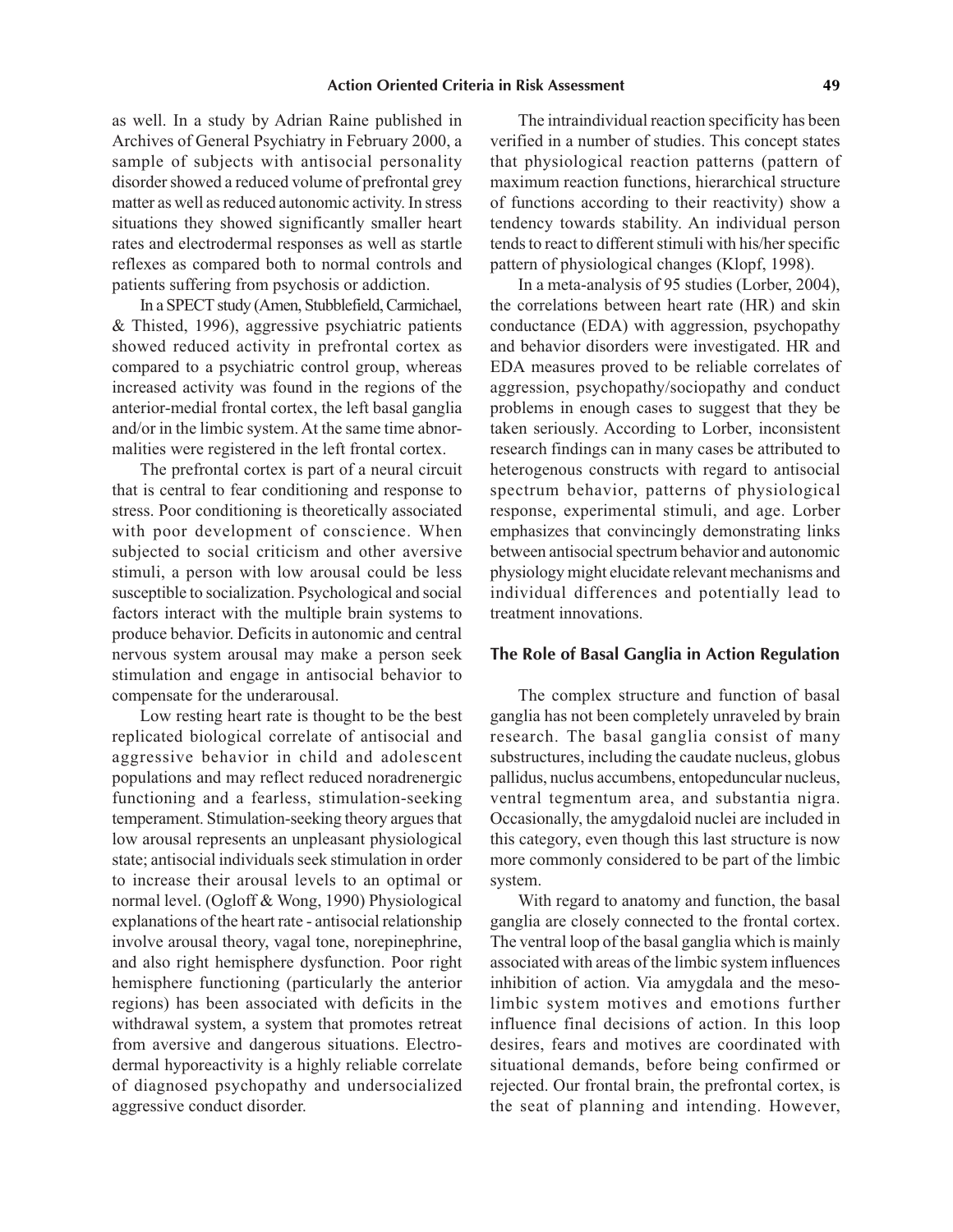respective plans are not directly sent to motor cortex and executed, but first these are transmitted to the unconscious basal ganglia (Roth, 2001).

Our feeling of desire first arises *after* the limbic system has decided what to do. Most essentially, this system carries the final decision as to which action we take or not, with regard to our complete unconscious repertoire of experience stored and subject to recall. Thus, the basal ganglia must first confirm the decisions of the cerebral cortex and then release the corresponding action. This can be made clear by the fact that the amount of excitation necessary to elicit autonomous behavior is only able to pass the critical threshold if the basal ganglia are stimulated as well. When dopamine is available, the basal ganglia conduct their functions efficiently. It is generally thought that the ventral striatal system is one of the major avenues through which affective processes are blended with basic motor tendencies (Panksepp, 1998).

In patients with diseases of the basal ganglia, such as Morbus Parkinson or Chorea Huntington, effects of a reduced electrodermal and/or an accelerated habituation were observed. Several studies point to the importance of frontal brain structures and their subcortical connections for the control of autonomous reactions. As part of the dopaminergic system the basal ganglia both represent an important biological substrate of extraverted behavior and a fundamental basis of a positive emotional state.

#### **METHOD**

## **Internal Structure of the Psychopathy Checklist (PCL-SV)**

An important predictor of future violence is psychopathy as defined by Hare (2003). The psychopathic personality is a constellation of personality traits including such features as lack of remorse or sincerity, dishonesty, egocentricity and impoverished affective reactions. Psychopaths are a specific subgroup of antisocial personalities and are characterized by high risk of violence and criminal recidivism. Nowadays, most researchers identify psychopaths with the Checklist developed by Hare and co-workers (Hare, 2003). These questions are aimed at two important clusters of antisocial behavior. The first cluster describes a selfish and uncompassionate individual who takes advantage of others. Here the focus lies on affective interpersonal behavior characteristics. The second cluster identifies an antisocial life style, i.e. behavior traits associated with an unstable, unsocialized or socially deviant life style.

Factor 1 characteristics correlate with the classical description of the psychopathic personality, those of Factor 2 with antisocial behavior (Ogloff, 2006). Factor 1 is composed of six items covering the interpersonal and affective symptoms. In interpersonal relations the psychopath can be described as: artificial, grandiose, egocentric, fraudulent-manipulative; arrogant and exaggerated in his self-assessment; and refusing to take responsibility for his own actions. With regard to affective reactions, the psychopath shows unstable and superficial feelings; is unable to keep up longer and stable relationships, or to stick to principles and goals; lacks feelings of anxiety, sincere guilt, remorse and empathy and shows impoverished affective reactions.

Factor 2 is characterized by a socially deviant behavior and a chronically unstable and antisocial life style. The psychopathic behavior is described as: impulsive, always searching for new sensations; lacking clear goals in line with the principle of immediate satisfaction of needs; lacking in selfcontrol; and violating social rules without hesitation.

Item 8 of the PCL-SV is named *Poor Behavior Controls*. This item describes people who are easily angered or frustrated; this may be exacerbated by the use of alcohol or drugs. They are frequently verbally abusive (e.g., they swear, insult, or make threats) and physically abusive (e.g. they break or throw things; push, slap, or punch others). The abuse may appear to be sudden and unprovoked. These angry outbursts are often short lived. The PCL also has been associated with substance use in four studies (see Hart, Cox, & Hare, 1995). A meta-analysis indicated that Factor 2 had significantly larger correlations with measures of substance use than Factor 1 (Hemphill, Hart, & Hare, 1994).

#### **Participants**

In forensic practice there is an urgent need for criteria which separate personalities with a high risk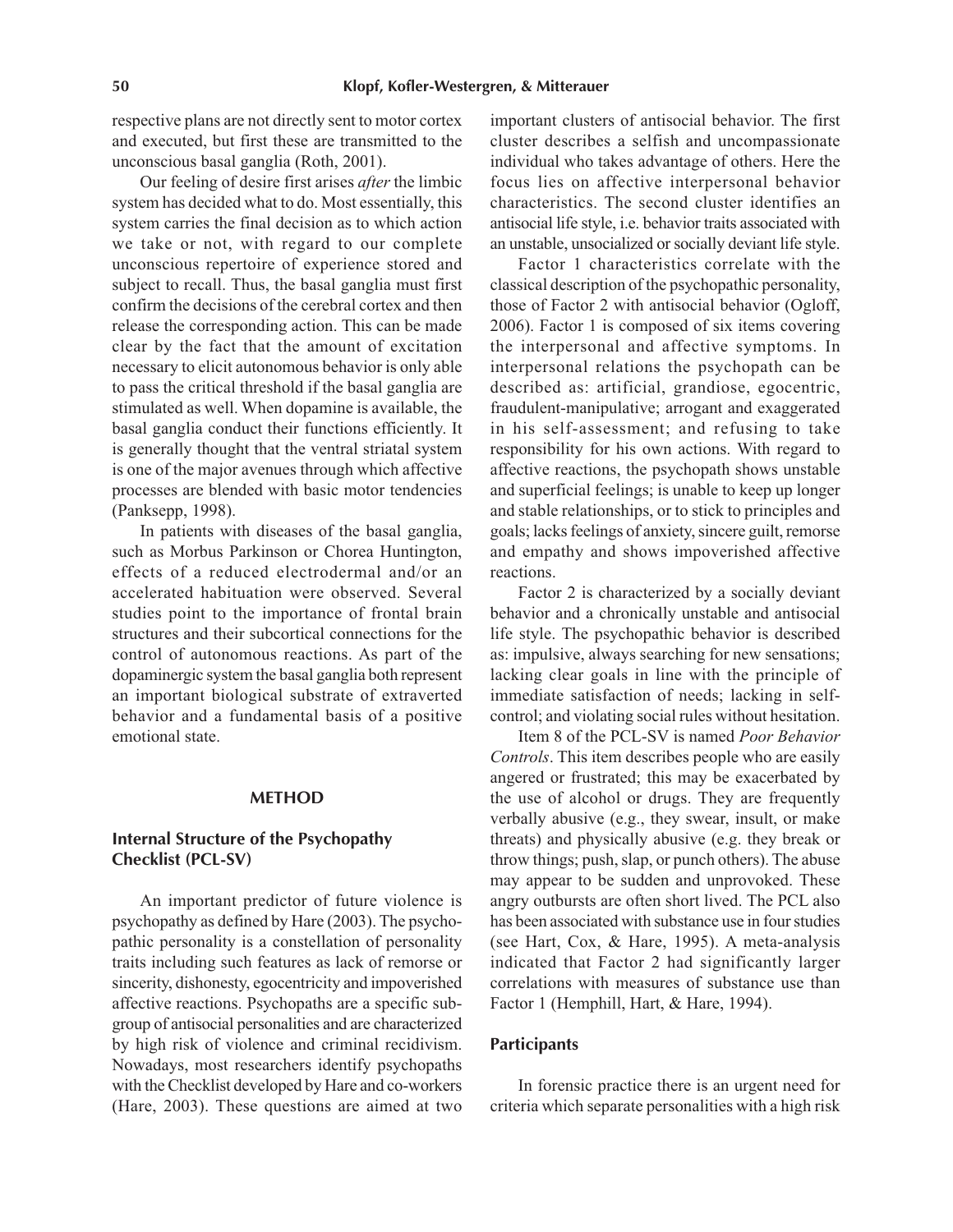complications upon discharge or relaxed enforcement. A sample of over 138 expert opinions on conditional discharge from imprisonment, especially violent offenders and the diagnostic groups of personality disorders and substance abuse, were investigated (Klopf et al. 2006). Dangerousness and risk assessment was based on the criteria of the Psychopathy-Check-List (PCL-SV). The majority of violent offences occurred under the influence of substances. A strong craving for alcohol and drugs, antisocial personality traits and aggressive outbursts were characteristic of a distinct typology. Impulsivity and suicidality as well as a traumatized childhood hampered further prognosis. Psychopathy had a high correlation with addiction, hyperkinetical disorders and antisocial behavior. The findings in our followup-study (after four years time at risk) show that upon discharge especially those offenders who had committed their last crime under the influence of substances (poor behavior control) re-offended more quickly than other participants.

for violent behavior from those less likely to cause

In a sub-sample of 64 male offenders a standardized psychophysiological stress test was administered. According to order by the local court they were subjected to an extensive psychological and neurological-psychiatric assessment at the Salzburg Department of Forensic Neuropsychiatry with regard to release decision making. Nearly all of these offenders came from the Austrian penitentiary in Garsten. In 70 % of the cases the question concerned the decision of preliminary release after 2/3 of imprisonment (according to § 46 StGB). Thirty percent of the cases dealt with conditional release from involuntary psychiatric treatment (according to § 47 StGB). Sixty percent of the offenders committed their last crime under the influence of drugs, 90% were smokers, and 33% had attempted suicide at least once in their lifetime (see Table 1).

#### **Measures**

Physiological indices consisted of skin conductance, heart rate, skin temperature and muscle tone (frontalis). The REACT-Stress-Test consists of four test stages, during which physiological activation levels are measured (baseline, warning stage, stress stage, recovery stage). During baseline the habitual resting level is measured. The second stimulus. The stress stage itself consists of a short visuo-acoustic startle stimulus. In the recovery phase reduced arousal levels are expected. The standardized psychodiagnostic assessment contained further tests on intelligence (WIP), attention and concentration (vigilance), personality

inventory (FPI-R), proneness to aggressive behavior (FAF), paranoid-depression-scale (PDS). Diagnoses are based on DSM-IV criteria for personality disorders (SKID-II), dangerousness and risk assessment was based on the criteria of the Psychopathy-Check-List (PCL-SV).

#### **RESULTS**

The sample of 64 male participants was between 22 and 65 years old, with a mean age of 39 years. Main diagnoses were personality disorders and substance abuse (see Table 2). In 80% of these cases a violent crime was the prime cause for being in custody. With regard to violent offences, homicide (43%) and robbery (29%) were dominant. Based on the PCL-SV scores, the offenders were divided into high risk (33% score 18-24) and low risk (23% score 0-12) sub-groups.

# **Significant Correlations Between Psychophysiological and Psychometric Data**

Higher life satisfaction values (FPI 1) correlate with higher heart rate responses during the warning and stress stages ( $r = .25$  and  $r = .30$ , respectively). Social orientation (FPI 12) corresponds with the amount of change in skin conductance (mental stress resistance) between baseline and stress stage (*r* = .25).

More inhibited subjects (FPI 4) also show higher muscle tension (EMG) during baseline (*r* = .24). A higher subjective excitability (FPI 5, FAF 3) correlates with lower heart rate values during baseline and stress stages ( $r = -.25$  and  $r = -.35$ , respectively), but higher muscle tension values (EMG) at baseline and warning stages (*r* = .23 and *r* = .24, respectively). More emotional subjects (FPI 12) show lower heart rates during warning and stress stages ( $r = -0.25$  and  $r = -0.40$ , respectively), but higher temperature scores in all 4 stages ( $r = .23$  to  $r = .25$ ).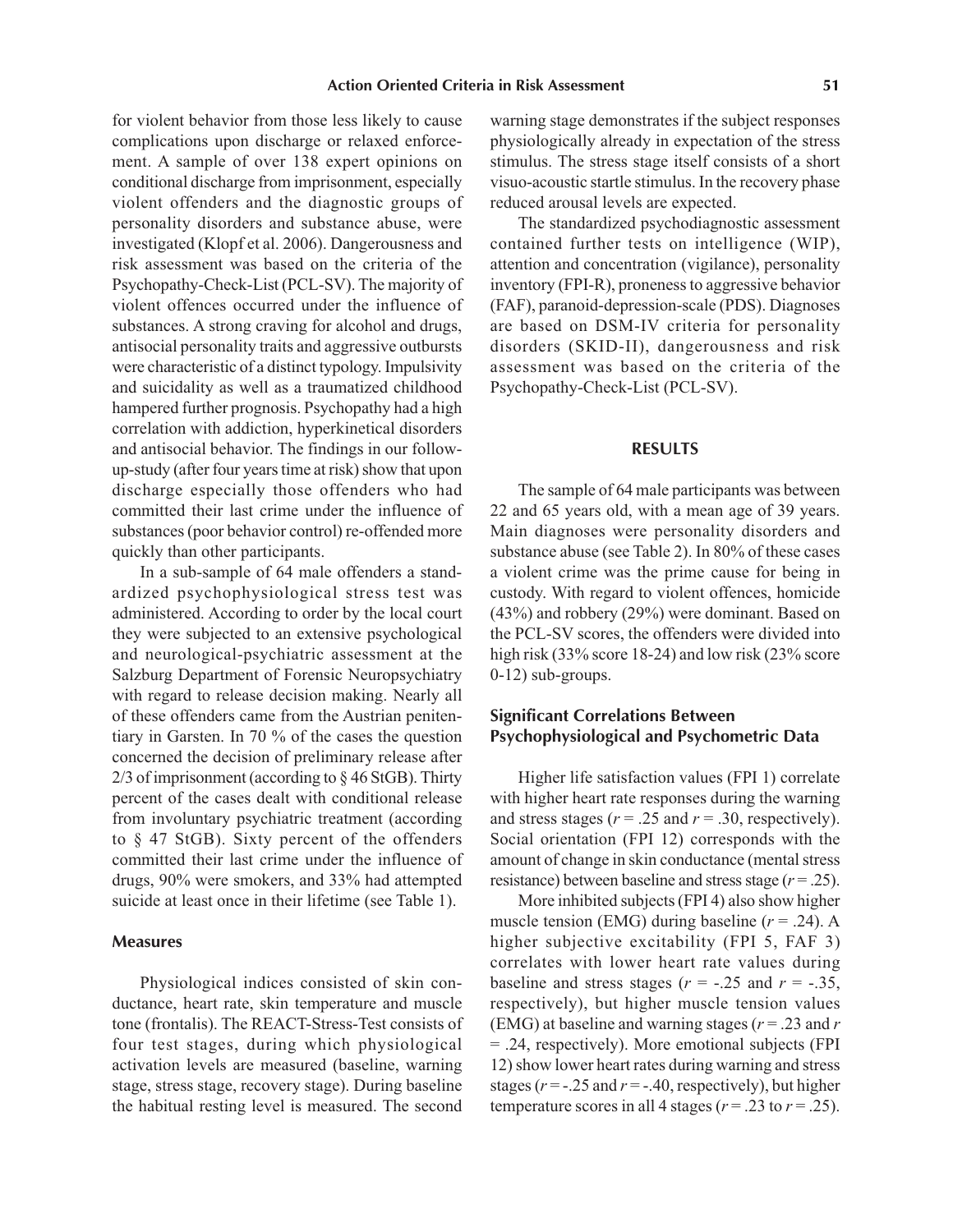High scores on self-aggressiveness (FAF  $4 -$ "depression") correlate with low heart rate responses during the warning stage  $(r = -.26)$ , also with less EMG changes between baseline and warning stages  $(r = -.23)$ , but with higher temperature values in all 4 stages ( $r = .33$  to  $r = .34$ ). A stronger aggressioninhibition (FAF 5) correlates with higher skin conductance values at all 4 stages ( $r = .22$  to  $r =$ .23). A stronger aggression-potential (FAF 6) is associated with a lower heart rate during stress (*r* = -.28) but with more marked changes in muscle tension (EMG) between baseline and stress stages  $(r=.22)$ .

With regard to the cognitive variables, the strongest correlations were obtained between achievement on the visuo-spatial task "Mosaic Test" (MT) and EMG values  $(n = 45)$  in all four test stages (EMG1-4, *r* between -.31 and -.36).

MT-results correlate negatively with muscle tone (EMG). Thus, better achievement on this visuospatial task is associated with lower muscle tone during all stages measured. These effects stay the same even after eliminating artifacts due to age and extreme scores!

In our investigated sample the following differences in dangerousness (PCL-SV) with respect to muscle tone and visuo-spatial task achievement (MT) are postulated: Participants with higher muscle tone (EMG) and lower achievement on the visuospatial task (MT) are more dangerous as defined by PCL-scores compared to subjects with less tension and better visuo-spatial achievement.

### **Statistics**

The above postulated differences were tested according to a two-factorial analysis of variance with the dependent variable dangerousness (PCL-SV) and the independent variables muscle tone (EMG) and visuo-spatial task achievement (MT). Both main effects due to tension and visuo-spatial task achievement and the corresponding interaction effects were analyzed.

The risk for violence was measured according to the total PCL:SV score. Additionally, both PCL:SV subscales (Factor 1, 2) as well as single items were included in the analysis. Muscle tension was measured by EMG (frontalis) during all 4 test stages as well as the respective changes between each stage. All obtained measures were averaged (median), and accordingly, two groups with low versus high muscle tone (EMG low / EMG high) were formed. Visuo-spatial task achievement data (MT) was similarly divided into two groups (MT low / MT high).

The results obtained from our sample confirm our expectations. Accordingly, the muscle tone effects varied in relation to the factor "constructive intelligence" (as measured by the visuospatial task MT). The combination of low constructive intelligence with high muscle tone definitely yielded the highest mean PCL values, whereas higher "intelligence" and tension scores rather corresponded to lower PCL values as compared to subjects with high MT-intelligence and low muscle tension. Generally, most marked differences were obtained for the PCL-SV Factor 2 (items 7 to 12).

The experimental group was further divided into groups according to their heart rate reactivity (reflex  $bradycardia -$ ,  $decelerators'$  to the stress stimulus. The sub-group with a rigid or diminished reactivity ("accelerators") was markedly more antisocial according to PCL-SV Factor 2 (items 7 to 12), showed more irresponsibility and a stronger lack of life goals. In a further division (by the median) of these groups into high and low resting heart rate subgroups, even more significant differences regarding PCL-SV criteria were obtained in the low group also showing a rigid or diminished reactivity (low pulse – accelerators). This sub-group was significantly more frequent in hospital order (§ 47 StGB). In the forensic assessment they were also significantly more often evaluated as high risk offenders. Finally, follow-up data over 4 years showed that this critical group also contained significantly more recidivists.

#### **DISCUSSION**

The characteristic physiological and cognitive correlates of psychopathy are closely associated with Factor 2 of the PCL. Thus, the variables action and life style are increasingly brought into focus of prognosis. The lifestyle of this personality group is additionally characterized by drug abuse as well as higher rates of recidivism. The action-specific, mostly unintentional processes are regulated by the basal ganglia, which is exactly where functional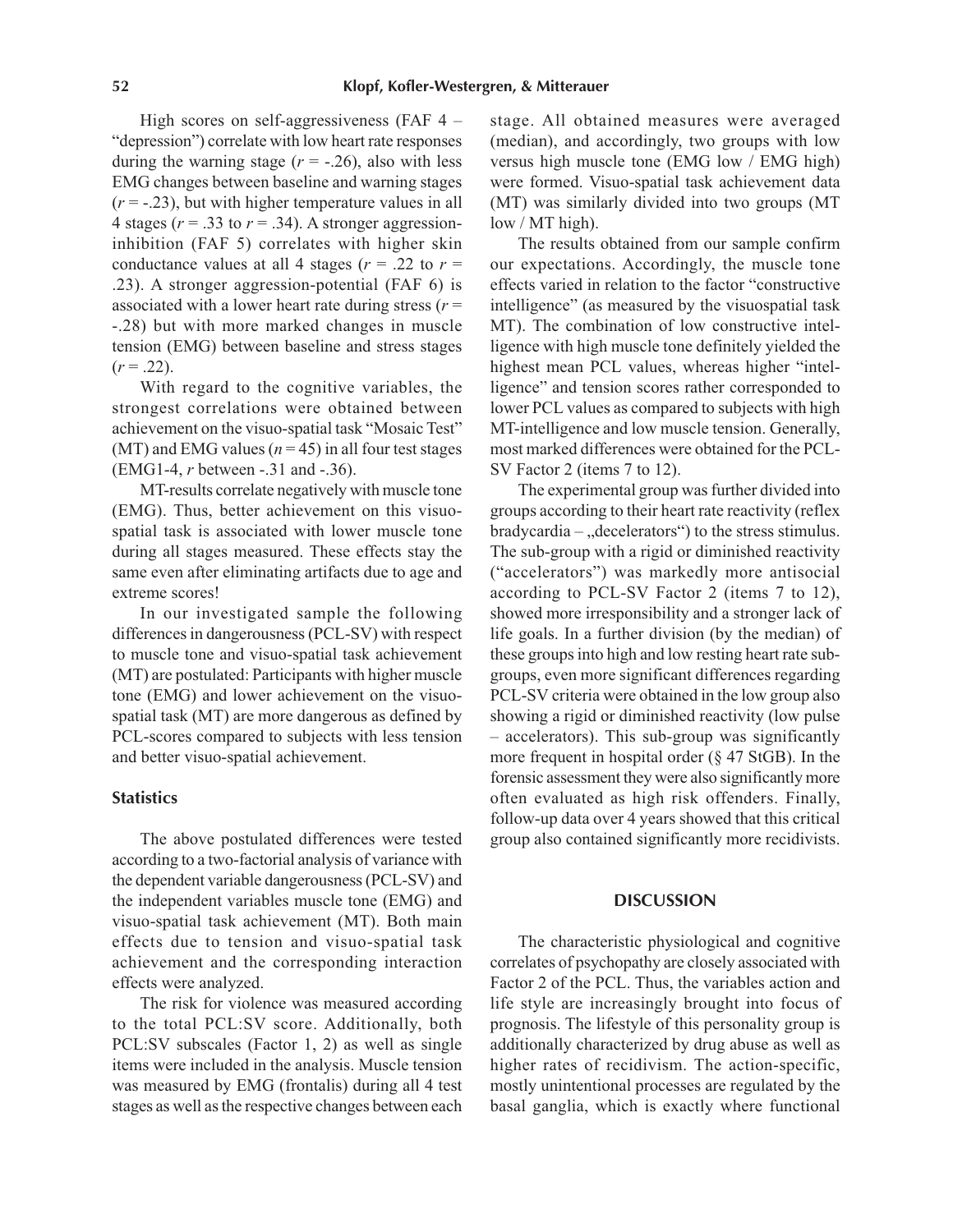Figure 1 *PCL-SV - Interaction: Mosaic-Test/EMG*



Figure 2 *PCL-SV - Heart-rate in Stess*

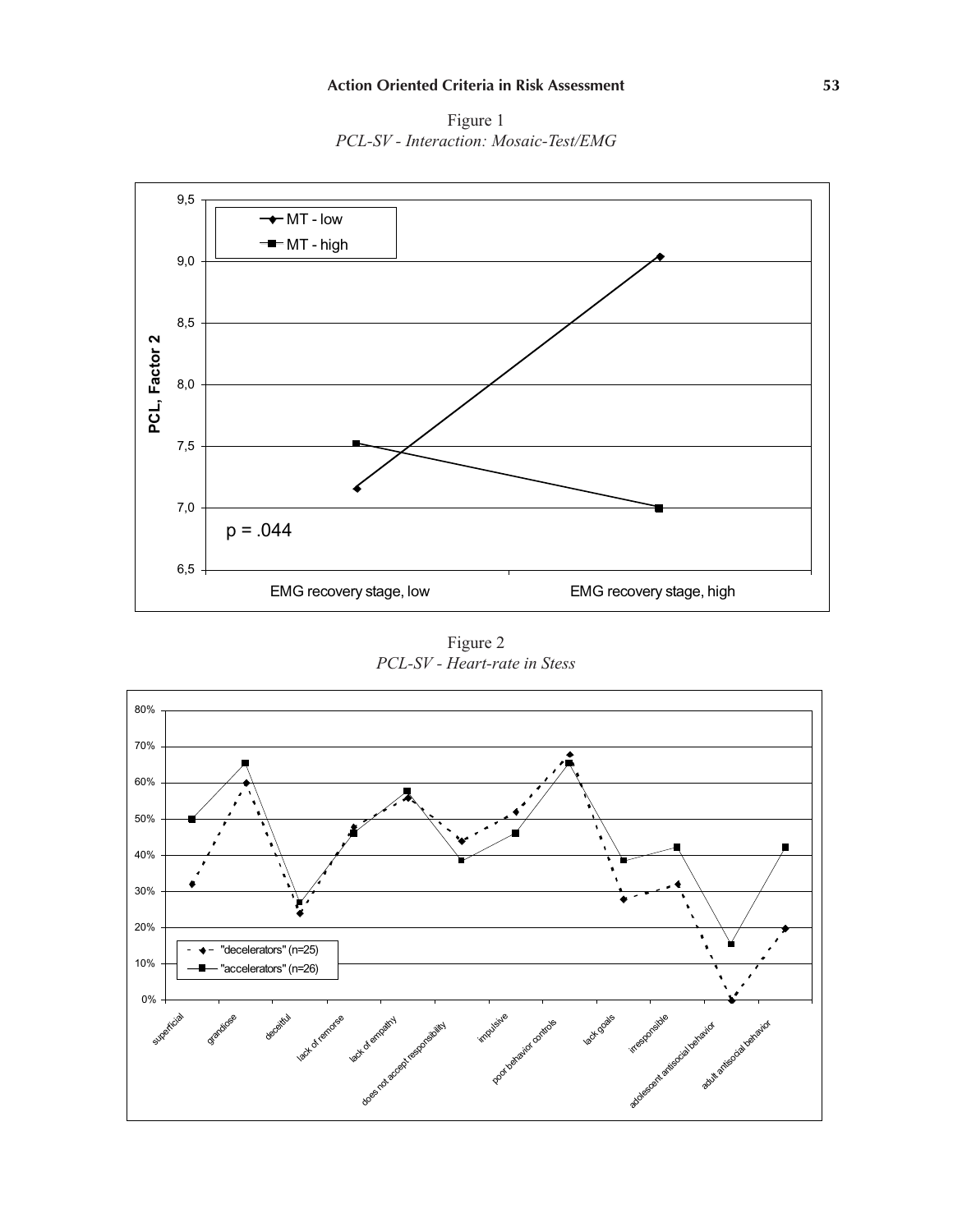# **54 Klopf, Kofler-Westergren, & Mitterauer**

Figure3 *Low Pulse Accelerators in Hospital Order*



Figure 4 *Recidivism of Low Pulse Accelerators*

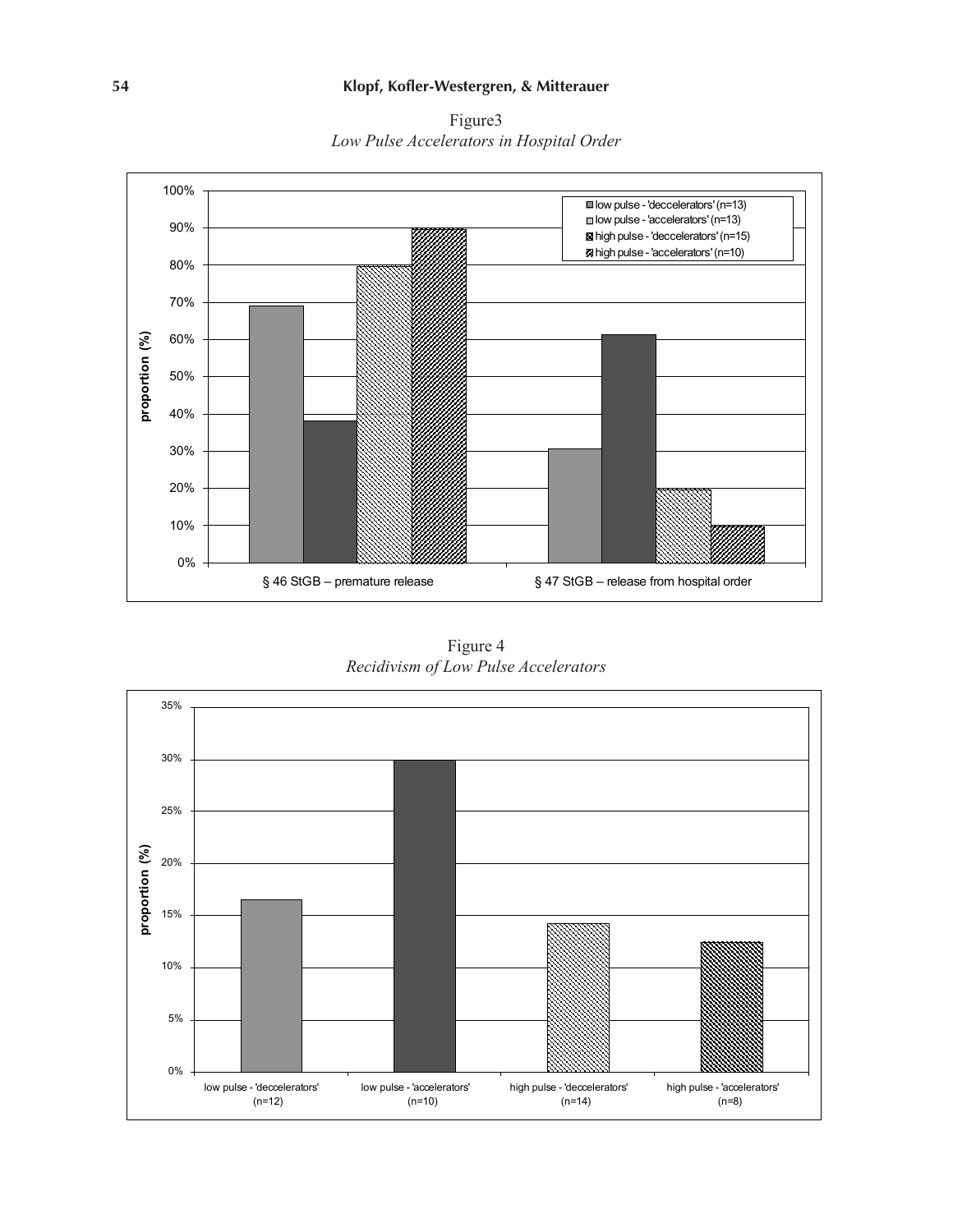deficits often have been demonstrated. This brings up the important question concerning the degree of culpability of offenders suffering from severe personality disorders. The interaction between cortical and sub-cortical excitatory circuits is mainly characterized by reduced cognitive inhibitory mechanisms. The unconscious, impulsive action potential is mostly expressed by a delinquent action style as a personality trait with high determination. Thus, antisocial life style according to prior history data plays a central predictive role in prognosis, with the risk variables of the past determining outcome of the expert opinion. Frequently, predicted risk can only be constrained by legal directives such as stringent treatment settings, strict alcohol and drug abstinence, and even attended living.

Different research groups have shown that common therapeutic approaches hardly produce any changes in the delinquent behavior of psychopaths (Hare 2003). Psychological disorders in general represent reactions to severely violated basic human needs. Their neural correlates are more far reaching than the disorder itself and need to be treated as well in order to achieve the most effective therapy possible (Neuropsychotherapy, Grawe 2004). The pertinent literature within the scope of neuropsychology, psychophysiology and psychology of emotions points to rather distinct characteristics of the antisocial personality. Their reduced treatment adherence may at least be attributed to the lack of really effective methods of therapy. In our view, approaches that consider neural facts of the individual case and attempt to change the "*internal environment*" in addition to behavioral and psychodynamic therapy seem feasible.

#### **REFERENCES**

- Amen, D. G., Stubblefield, M., Carmichael, B., & Thisted, R. (1996). Brain Spect findings and aggressiveness. *Annals of Clinical Psychiatry, 8*, 129-137.
- Bogerts, B. (2004). Gewalttaten aus der Sicht der Hirnforschung. *Forensische Psychiatrie und Psychotherapie, 11. Jg, H 3*, 5-21.
- Cleckley, H. (1976). *Mask of sanity*. St. Louis, MO: Mosby.
- Eisnitz, A. J. (1974). On the metapsychology of narcissistic pathology. *Journal of the American Psychoanalytic Association, 22*, 279-291.
- Fowles, D. C. (1980). The tree arousal model: Implications of Gray's two-factor learning theory for heart rate, electro-

dermal activity and psychopathy. *Psychophysiology, 17*, 87-104.

- Grawe, K. (2004). *Neuropsychotherapie*. Göttingen: Hogrefe.
- Gray, J.A. (1973). Causal theories of personality and how to test them. In J.R. Royce (Ed.), *Multivariate analysis and psychological theory*. New York: Academic Press.
- Hare, R. D., & Jutai J. (1988). Psychopathy and cerebral asymmetry in semantic processing. *Personality and Individual Differences, 9*, 329–337.
- Hare R. D. (2003). *Manual for the hare psychopathy checklist* (2nd ed., revised). Toronto: Multi-Health-Systems.
- Hare R. D. (1993). *Without conscience: The disturbing world of the psychopaths among us*. New York: Simon & Schuster.
- Harpur, T. J., Hare, R. D. (1990). Psychopathy and attention. In J. Enns (Ed.), *The development of attention: Recent research and theory*. Amsterdam: Elsevier.
- Hart, S. D., Cox, D. N., Hare R. D. (1995). *The Hare PCL-SV. Psychopathy Checklist: Screening Version*. TorontoL Multi-Health-Systems.
- Hemphill, J. F., Hart, S. D., & Hare, R. D. (1994). Psychopathy and substance use. *Journal of Personality Disorders, 8*, 32-40.
- Herba, C. M., Hodgins, S., Blackwood, N., Kumari, V., Naudts, K., Phillips, M. (2007). The Neurobiology of Psychopathy. In H. Herve & J. C. Yuille (Eds), *The psychopath: Theory, research and practice* (pp. 253-283). Mahwah, NJ: Erlbaum.
- Kelsey, R.M., Ornduff, S.R., McCann, C.M., & Reiff, S. (2001). Psychophysiological characteristics of narcissism during active and passive coping. *Psychophysiology, 38*, 292-303.
- Klopf, J. (1998). Biofeedbackgeräte in der Diagnostik. *Wiener klinische Wochenschrift Magazin, 10*, 20-21.
- Klopf, J., Mitterauer, B., & Holzbauer, A. (2006). Katamnestische Ergebnisse von 138 Straftätern zur Frage der bedingten Entlassung. *Neuropsychiatrie, 20*, 64-70.
- Lorber, M. (2004). Psychophysiology of aggression, psychopathy and conduct problems: A meta-analysis. *Psychological Bulletin, 130*, 531-552.
- Mednick, S. A., Gabrielli, W. F., & Hutchings, B. (1984). Genetic influences in criminal convictions: Evidence from an adoption cohort. *Science, 224*, 891-894.
- Mitterauer, B. (2003). Klinische Studien bei psychiatrisch Kranken. In F. Unger (Hrsg.), *Medizinische Ethik I. Grundlagen und Handlungsfelder* (pp. 185-202). Edition Weimar, Weimar.
- Mitterauer, B., Pritz, W. (1978). The concept of the self: A theory of self observation. *International.Review of Psychoanalysis, 5*, 179–188.
- Ogloff, J. R. P., & Wong, S. (1990). Electrodermal and cardiovascular evidence of a coping response in Psychopathy. *Criminal Justice and Behavior, 17*, 231-245.
- Ogloff, J. R. P. (2006). Psychopathy/antisocial personality disorder conundrum. *Australian and New Zealand Journal of Psychiatry, 40*, 519-528.
- Panksepp, J. (1998). Affective neuroscience. The foundations of human and animal emotions. NY: Oxford University Press.
- Patrick, C. J. (1994). Emotion and psychopathy: Startling new insights. *Psychophysiology, 31*, 319-330.